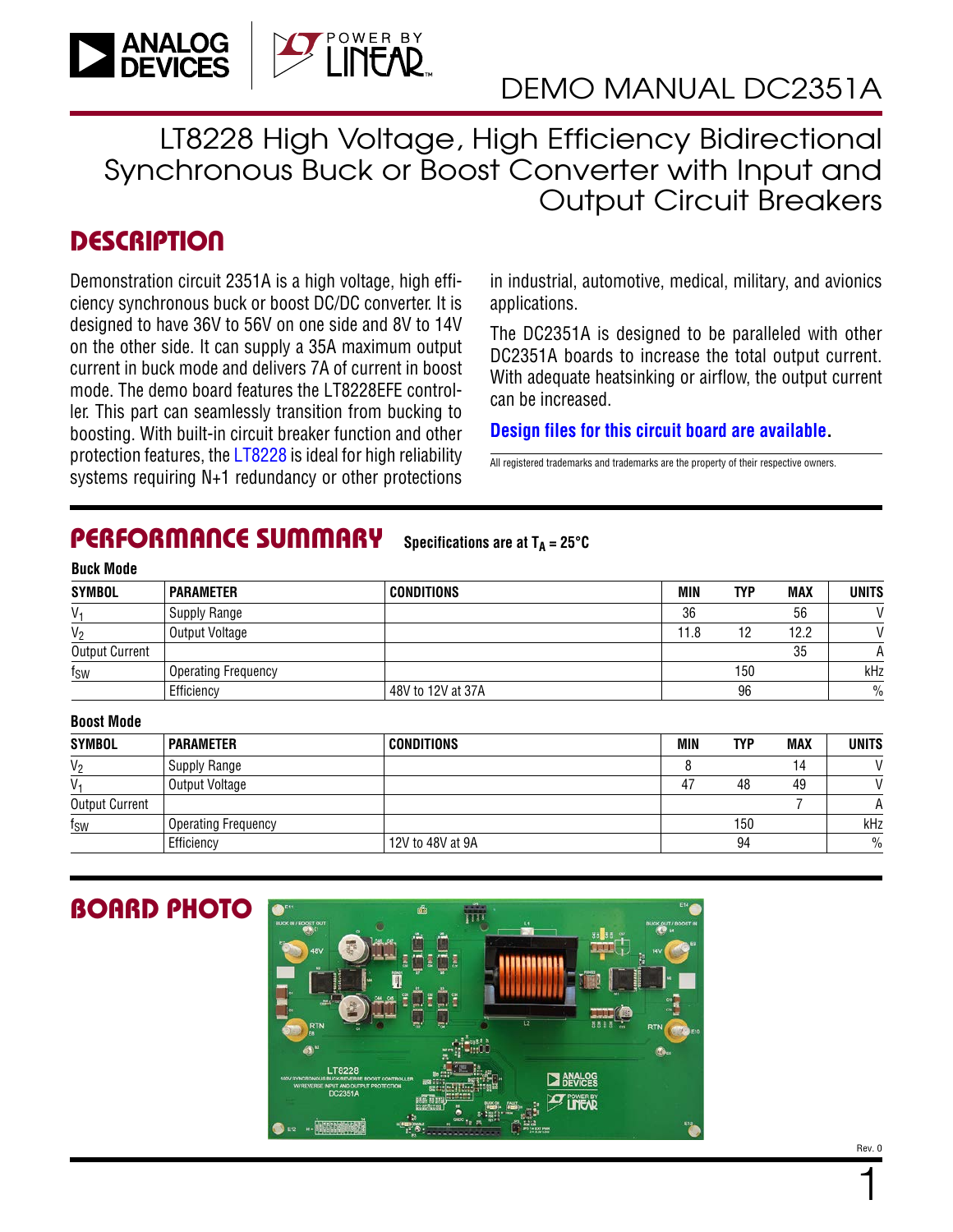It is highly recommended that the user first evaluates the board in buck mode only, then in boost mode only before moving to bidirectional evaluation. In bidirectional operation, make sure that the any power supply connected to V1 or V2 is reverse current protected or capable of sinking current. A battery or bank of super caps may also be required to compensate for a slow turn on time the power supply may have. Further, for ease of evaluation, it is recommended to start with a minimum load of 1A in buck mode. Refer to the following procedure:

- 1. Tie DRxN pin to INTV<sub>CC</sub>. Header H1 pins 9 and 13.
- 2. With power off, connect the input power supply to V1 (48V) and GND (input return).
- 3. Connect the 8.0V to 14V output load between V2 and GND.
- 4. Connect the DVMs to the input and the output.
- 5. Turn on the V1 power supply and then check for the proper V2 voltage. V2 should be between 8.0V to 14V, depending on the type of load.
- 6. Once the proper output voltages are established, adjust the loads within the operating range and observe the output voltage regulation, ripple voltage and other parameters.
- 7. Once you have completed evaluating buck mode of operation, reverse the connections by connecting a source to V2 (12V) and a load to V1. Tie DRxN pin to GND. Header pins 9 and 14.
- 8. Once satisfied, the user can now evaluate in bidirectional mode of operation by either directly driving the DRxN pin or floating DRxN and letting the LT8228 selfdetermine the operating mode.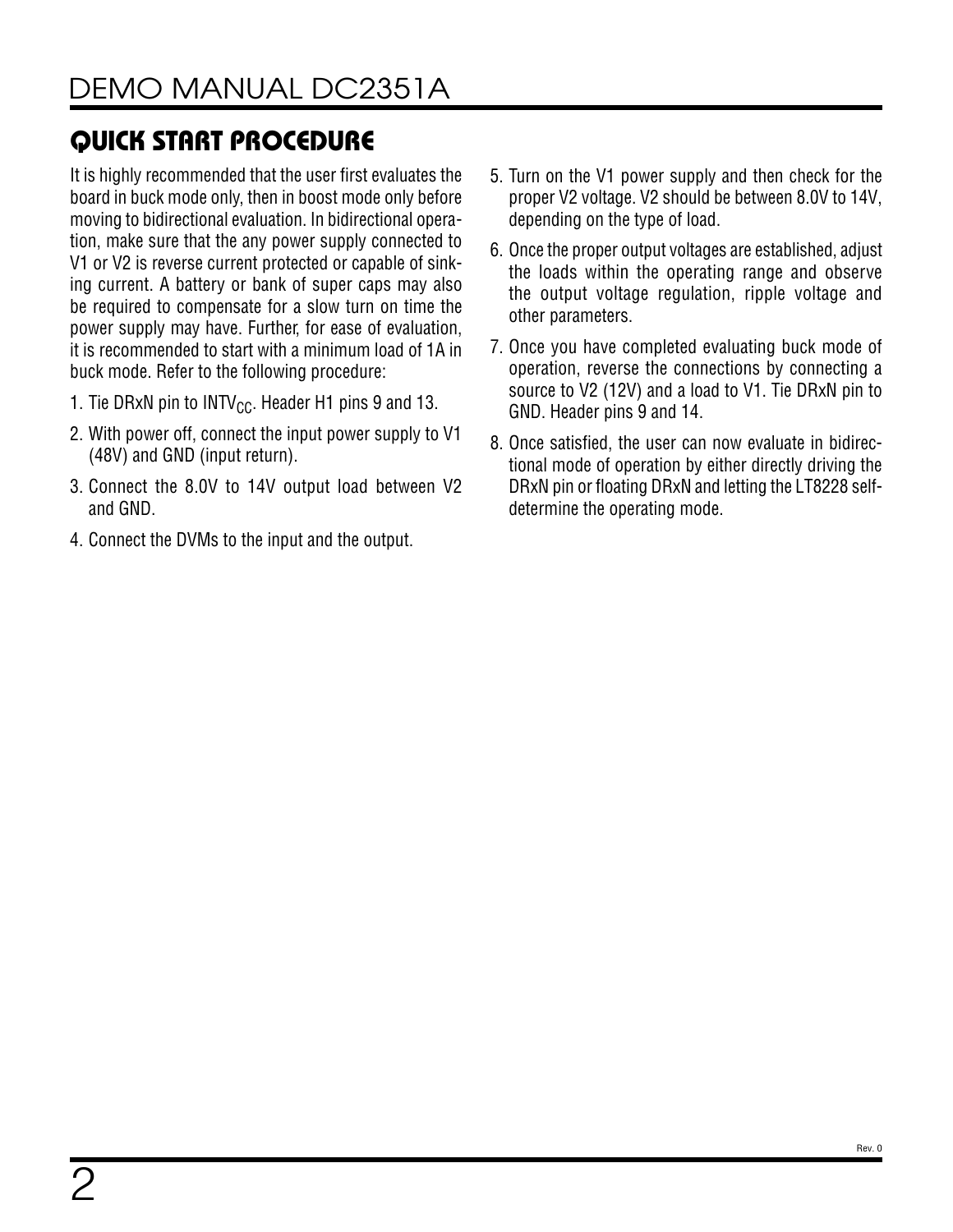

<span id="page-2-0"></span>



**Figure 3. Test Set Up of DC2351A**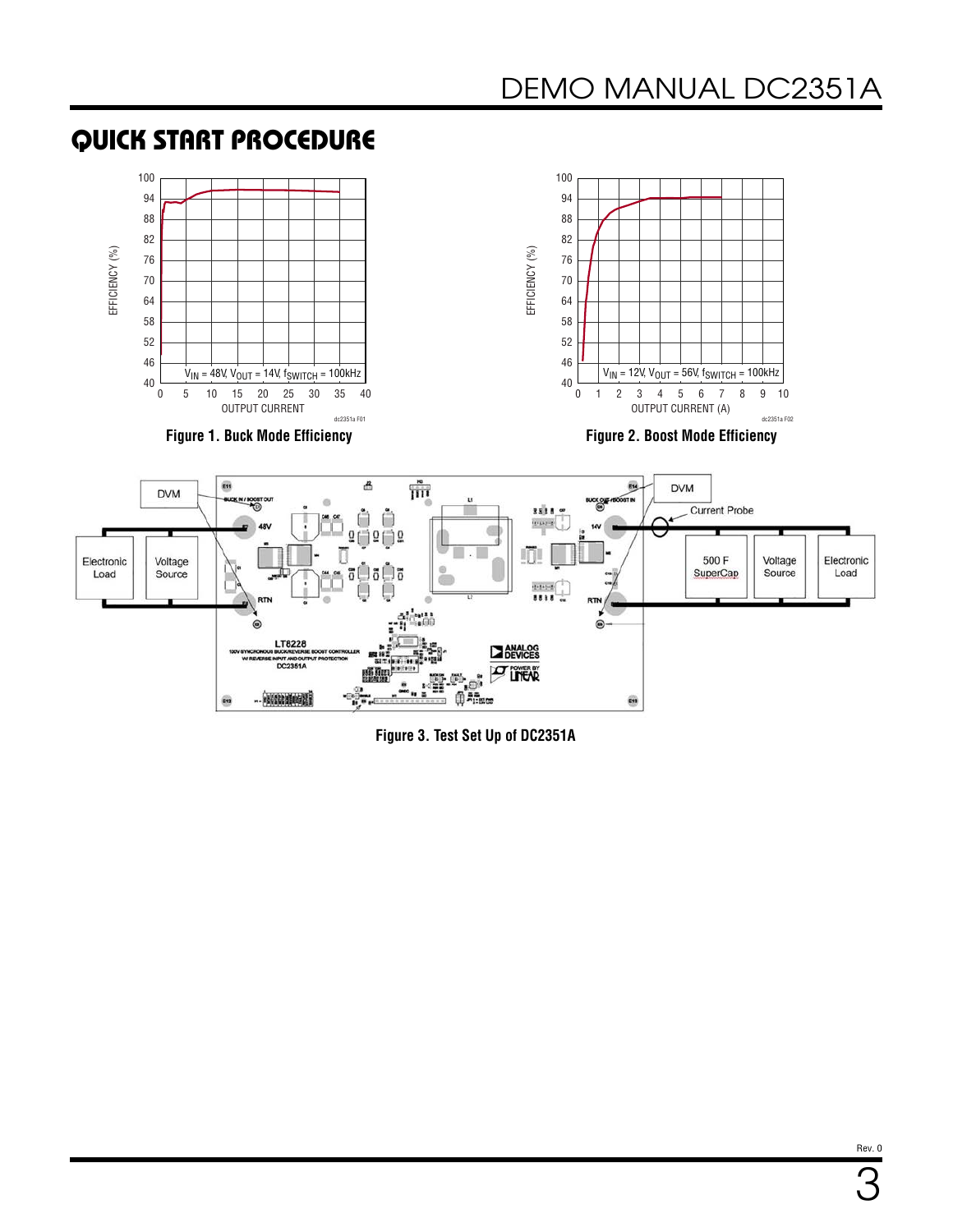

**Figure 4. Transition from Boost to Buck (Current = 25A/Div)**



**Figure 5. Transition from Buck to Boost (Current = 25A/Div)**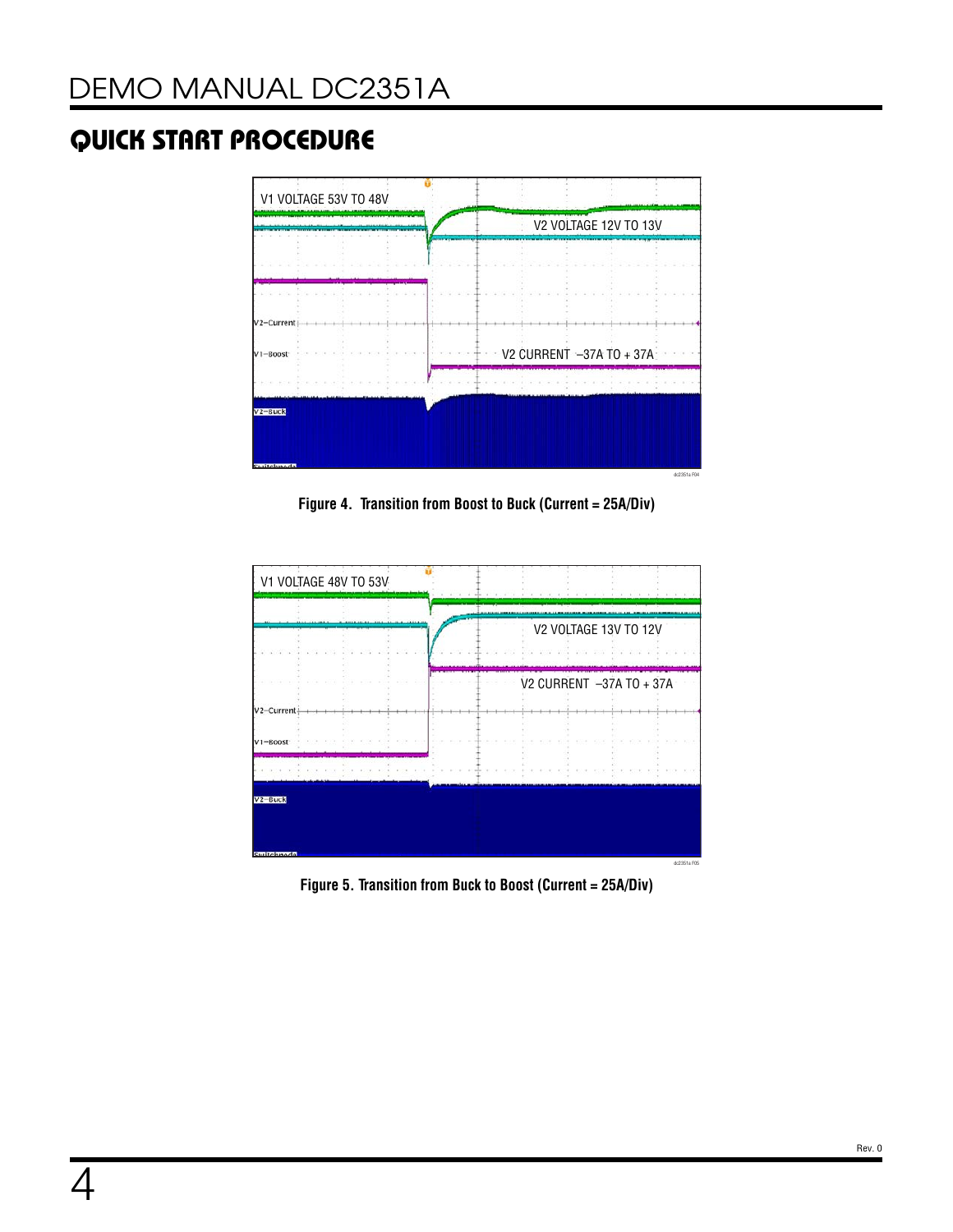

**Figure 6. Configuring 2 Boards for 2-Phase Parallel Operation**

Connect iShare and DRxN pins together. Feed external clock to synchronize boards to the sync input pin on the header. Load and source connections the same as [Figure 3](#page-2-0).



**Figure 7. Transition from Boost to Buck (Current = 50A/Div) Figure 8. Transition from Boost to Buck (Current = 50A/Div)**

|                     |  |                       | V2 VOLTAGE 13V TO 13V   |  |
|---------------------|--|-----------------------|-------------------------|--|
|                     |  | V1 VOLTAGE 48V TO 53V |                         |  |
|                     |  |                       |                         |  |
|                     |  |                       |                         |  |
| V2-Currer           |  |                       |                         |  |
| $V1 - \text{Boost}$ |  |                       | V2 CURRENT +74A TO -74A |  |
| $V2 - Buck$         |  |                       |                         |  |
|                     |  |                       |                         |  |
|                     |  |                       |                         |  |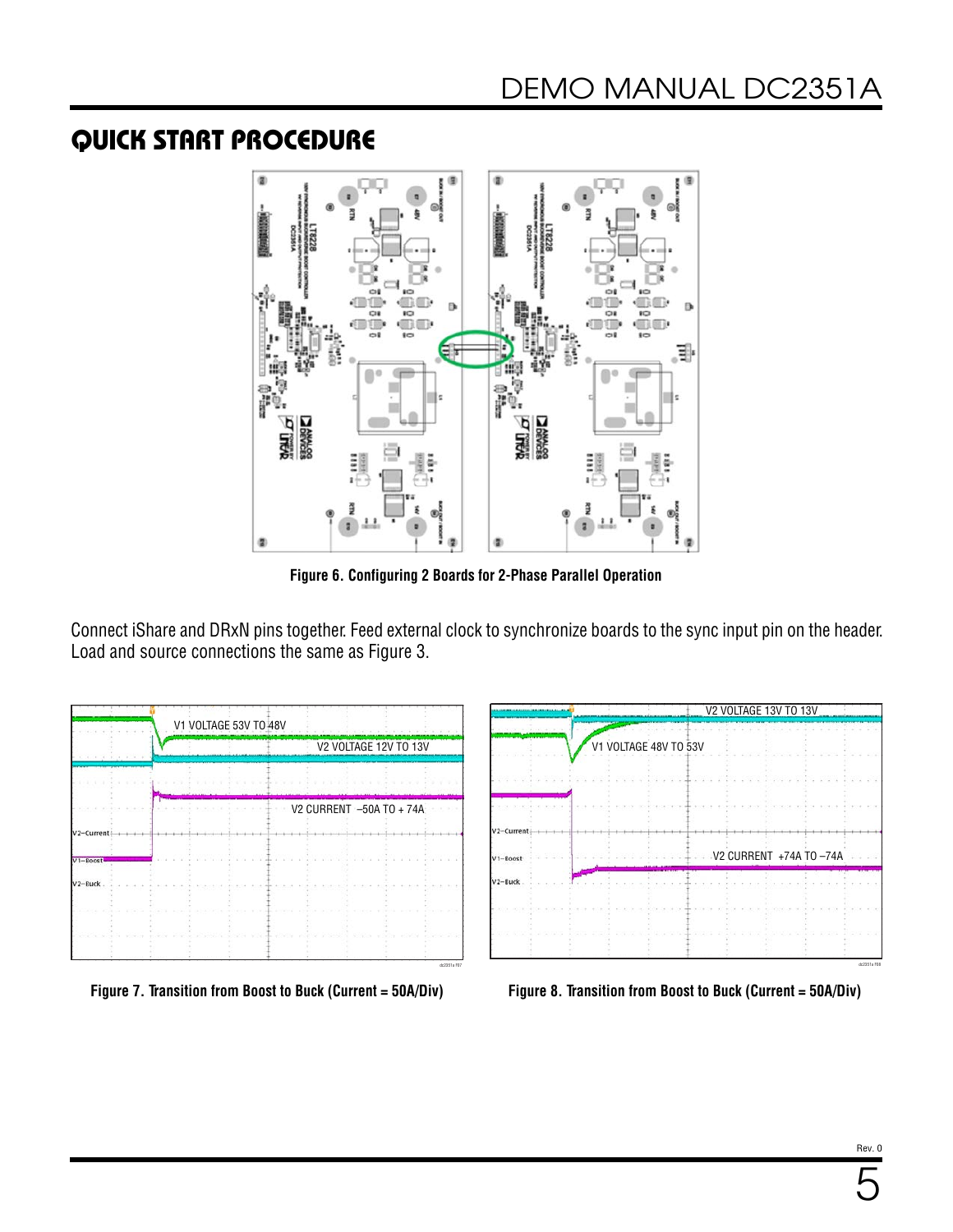

**Figure 9. Configuring 4 Boards for 4-Phase Operation**

Connect iShare and DRxN pins together. Feed external clock to synchronize boards to the sync input pin on the header. Load and source connections the same as [Figure 3](#page-2-0).





**Figure 10. Transition from Boost to Buck (Current = 50A/Div) Figure 11. Transition from Boost to Buck (Current = 50 A/Div)**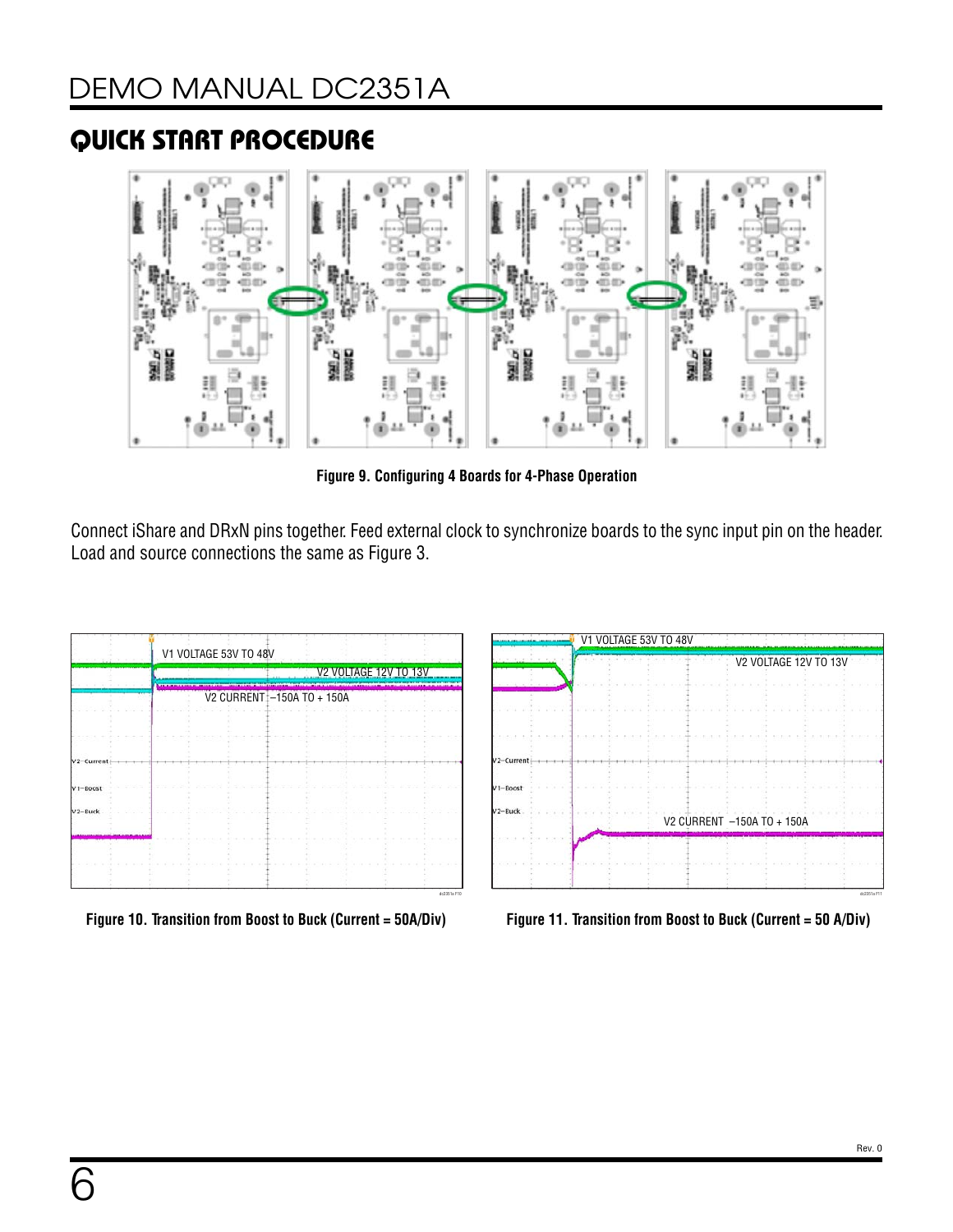## PARTS LIST

| ITEM             | QTY          | <b>REFERENCE</b>                                    | <b>PART DESCRIPTION</b>                                                        | <b>MANUFACTURER/PART NUMBER</b>                            |
|------------------|--------------|-----------------------------------------------------|--------------------------------------------------------------------------------|------------------------------------------------------------|
| $\mathbf{1}$     | 2            | C1, C3                                              | CAP, 15µF, X7S, 100V, 20%, 2220, AEC-Q200                                      | CGA9P3X7S2A156M250KB                                       |
| $\overline{c}$   | 1            | C <sub>2</sub>                                      | CAP., 1000pF, COG, 100V, 5%, 0603, AEC-Q200                                    | CGA3E2C0G2A102J080AA, C0603C102J1GACAUTO                   |
| 3                | 2            | C4, C5                                              | CAP., 68µF, ALUM, 80V, 20%, SMD, AEC-Q200                                      | EEV-FK1K680Q                                               |
| 4                | $\mathbf{1}$ | C <sub>7</sub>                                      | CAP., 4.7µF, X5R, 25V, 10%, 0603                                               | GRM188R61E475KE15D, C1608X5R1E475K080AC                    |
| 5                | 1            | C8                                                  | CAP., 0.1µF, X7S, 100V, 10%, 0603, AEC-Q200                                    | CGA3E3X7S2A104K080AB                                       |
| 6                | 10           | C10, C13, C35, C36, C37,<br>C38, C39, C40, C41, C42 | CAP., 22µF, X7R, 25V, 20%, 1210, AEC-Q200                                      | TMK325B7226MMHP, CGA6P3X7R1E226M250AB                      |
| $\overline{7}$   | 1            | C12                                                 | CAP, 100µF, ALUM. ELECT., 25V, 20%, 6.3×7.7mm<br>SMD, D8, AEC-Q200             | EEHZA1E101XP                                               |
| 8                | 7            | C15, C17, C18, C19, C20,<br>C22, C23                | CAP., 0.01µF, X8R, 50V, 10%, 0603, AEC-Q200                                    | GCM188R91H103KA37D, CGA3E2X8R1H103K080AA                   |
| $\boldsymbol{9}$ | 1            | C <sub>21</sub>                                     | CAP., 2.2µF, X7R, 10V, 20%, 0603                                               | C1608X7R1A225M080AC                                        |
| 10               | 1            | C <sub>24</sub>                                     | CAP, 0.1µF, X7R, 50V, 10%, 0603, AEC-Q200                                      | CGA3E2X7R1H104K, CGA3E2X7R1H104K080AA                      |
| 11               | 1            | C25                                                 | CAP, 0.047µF, X7S, 100V, 10%, 0603                                             | C1608X7S2A473K080AB                                        |
| 12               | 1            | C26                                                 | CAP., 0.22µF, X7R, 50V, 10%, 0603, AEC-Q200                                    | GCM188R71H224KA64D, CGA3E3X7R1H224K080AB                   |
| 13               | 1            | C27                                                 | CAP., 220pF, COG, 50V, 5%, 0603                                                | 06035A221JAT2A, GCM1885C1H221JA16D                         |
| 14               | 1            | C28                                                 | CAP, 470pF, X7R, 10V, 10%, 0603                                                | 885012206006                                               |
| 15               | 6            | C29, C30, C31, C32, C33,<br>C34                     | CAP, 1µF, X7R, 100V, 10%, 1206, AEC-Q200                                       | CGA5L2X7R2A105K160AA                                       |
| 16               | 2            | C43, C54                                            | CAP., 4.7µF, X7S, 100V, 10%, 1210, AEC-Q200                                    | GCM32DC72A475KE02L, CGA6M3X7S2A475K200AB                   |
| 17               | 4            | C44, C45, C46, C47                                  | CAP., 33µF, X7S, 100V, 20%, 2220, AEC-Q200, PRELIM                             | CAA572X7S2A336M                                            |
| 18               | 1            | C48                                                 | CAP., 0.015µF, X7R, 16V, 10%, 0603, HIGH RELIABILITY                           | CGJ3E2X7R1C153K080AA                                       |
| 19               | $\mathbf{1}$ | C <sub>53</sub>                                     | CAP, 3300pF, X7R, 25V, 10%, 0603                                               | 06033C332KAT2A, C0603C332K3RACTU                           |
| 20               | $\mathbf{1}$ | C55                                                 | CAP., 2.2µF, X7S, 16V, 10%, 0603, AEC-Q200                                     | CGA3E1X7S1C225K080AC                                       |
| 21               | 1            | C56                                                 | CAP., 1µF, X7S, 100V, 20%, 0805                                                | GRJ21BC72A105ME11L, C2012X7S2A105M,<br>C2012X7S2A105M125AB |
| 22               | 1            | D <sub>1</sub>                                      | DIODE, RECT., 400V, 1A, SOD123F, AEC-Q101                                      | US1GWF-7                                                   |
| 23               | 2            | D2, D4                                              | LED, GREEN, WATERCLEAR, 1206                                                   | 150120GS75000                                              |
| 24               | 1            | D3                                                  | LED, RED, WATERCLEAR, 1206                                                     | 150120RS75000                                              |
| 25               | 1            | D <sub>5</sub>                                      | DIODE, TVS, 60V, 400W, DO-214AC                                                | 824501601                                                  |
| 26               | 2            | D6, D7                                              | DIODE, SCHOTTKY, 100V, 1A, POWERDI-123, AEC-Q101   DFLS1100Q-7                 |                                                            |
| 27               | 4            | E1, E2, E4, E5                                      | TEST POINT, TURRET, 0.094" MTG. HOLE, PCB 0.062" THK   2501-2-00-80-00-00-07-0 |                                                            |
| 28               | 2            | E3, E6                                              | TEST POINT, TURRET, 0.064" MTG. HOLE, PCB 0.062" THK                           | 2308-2-00-80-00-00-07-0                                    |
| 29               | 4            | E7, E8, E9, E10                                     | EVAL BOARD STUD HARDWARE SET, #10-32                                           | 720-0010                                                   |
| 30               | 1            | H <sub>1</sub>                                      | CONN., RECPT, 1×14, 0.100" (2.54mm), TH                                        | SSW-114-01-G-S                                             |
| 31               | 1            | H <sub>3</sub>                                      | CONN., RECEPT, 1×4, 0.100" (2.54mm), TH                                        | SSW-104-01-F-S                                             |
| 32               | 1            | J1                                                  | CONN., HDR, MALE, 1x2, 2mm, VERT, STR, THT, 10µ Au                             | TMM-102-02-L-S                                             |
| 33               | 1            | JP3                                                 | CONN., HDR, MALE, 2x2, 2mm, VERT, STR, THT, 10µ Au                             | TMM-102-02-L-D                                             |
| 34               | 1            | L2                                                  | IND., 10μH, PWR, 20%, 60A, 1mΩ, 36×31×41mm                                     | 7443763540100                                              |
| 35               | 1            | LB1                                                 | LABEL SPEC, DEMO BOARD SERIAL NUMBER                                           | THT-96-717-10                                              |
| 36               | 4            | M1, M2, M3, M4                                      | XSTR., MOSFET, N-CHAN, 60V, 300A, PG-HSOF-8-1                                  | IPT007N06NATMA1                                            |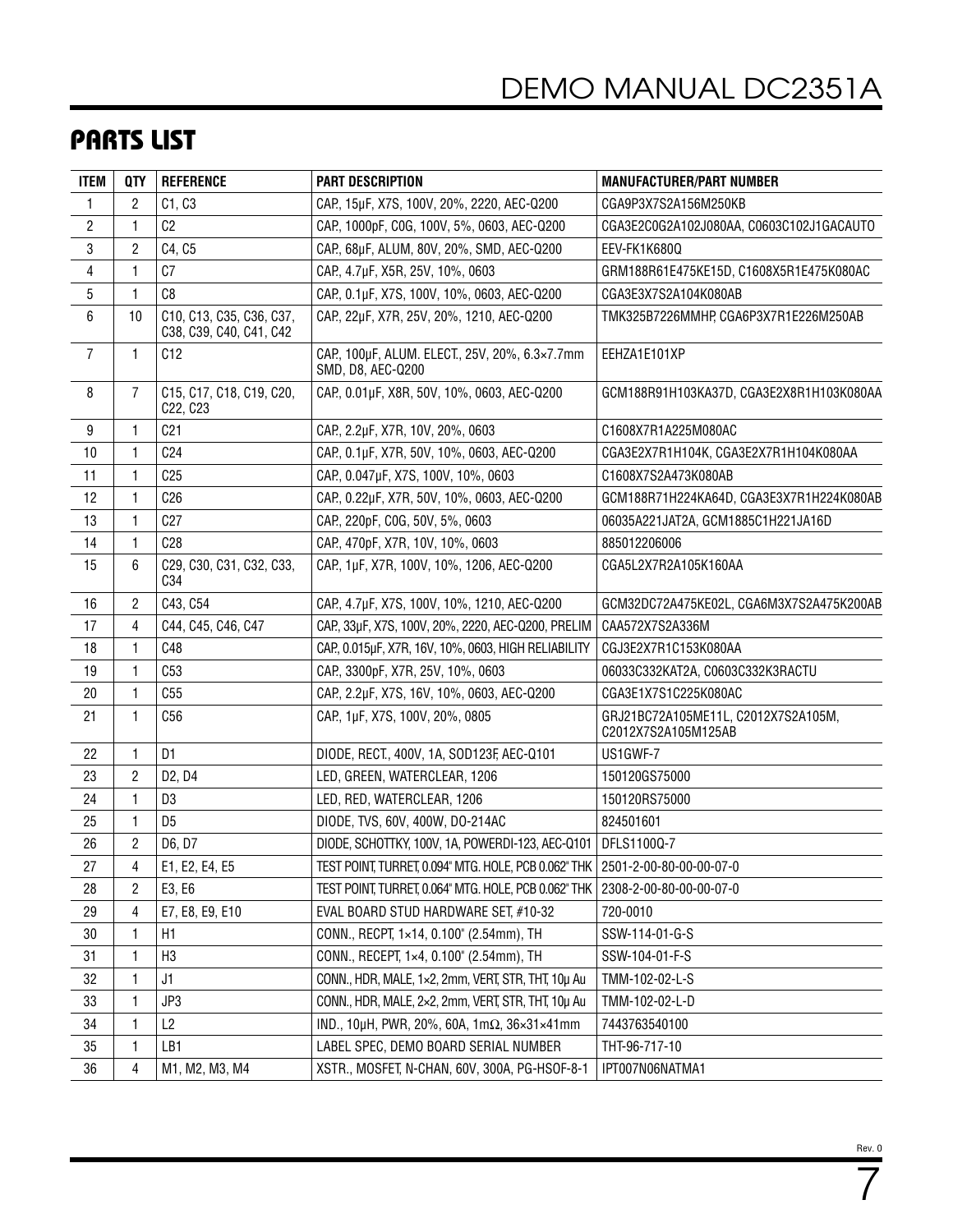# [DEMO MANUAL DC2351A](https://www.analog.com/DC2351A?doc=DC2351A.pdf)

## PARTS LIST

| <b>ITEM</b> | <b>QTY</b>     | <b>REFERENCE</b>                  | <b>PART DESCRIPTION</b>                                         | <b>MANUFACTURER/PART NUMBER</b>                                      |  |
|-------------|----------------|-----------------------------------|-----------------------------------------------------------------|----------------------------------------------------------------------|--|
| 37          | 4              | MP1, MP2, MP3, MP4                | STANDOFF, NYLON, SNAP-ON, 0.25" (6.4mm)                         | 8831702931000                                                        |  |
| 38          | 1              | PCB1                              | <b>PCB, DC2351A</b>                                             | 600-DC2351A                                                          |  |
| 39          | 8              | Q1, Q2, Q3, Q4, Q5, Q6,<br>Q7, Q8 | XSTR., MOSFET, N-CH, 80V, 70A, PG-TDSON-8,<br>AEC-Q101          | IAUC70N08S5N074, IAUC70N08S5N074ATMA1                                |  |
| 40          | $\overline{2}$ | Q9, Q16                           | XSTR., MOSFET, N-CH, 60V, 220mA, SOT23-3, AEC-Q101              | 2N7002A-13, 2N7002A-7                                                |  |
| 41          | 6              | R1, R9, R33, R47, R53, R54        | RES., 0Ω, 1/10W, 0603, AEC-Q200                                 | ERJ3GEY0R00V, CRCW06030000Z0EA                                       |  |
| 42          | 4              | R2, R3, R10, R11                  | RES., 1.5k, 0.1%, 1/10W, 0603, AEC-Q200                         | ERA-3AEB152V                                                         |  |
| 43          | 1              | R <sub>4</sub>                    | RES., 22.1k, 1%, 1/10W, 0603, AEC-Q200                          | NRC06F2212TRF, CRCW060322K1FKEA                                      |  |
| 44          | 2              | R5, R48                           | RES., 10k, 1%, 1/10W, 0603, AEC-Q200                            | ERJ3EKF1002V, CRCW060310K0FKEA,<br>CRCW060310K0FKEB, RK73H1JTTD1002F |  |
| 45          | 1              | R <sub>6</sub>                    | RES., 365k, 1%, 1/10W, 0603, AEC-Q200                           | RK73H1JTTD3653F, ERJ3EKF3653V,<br>CRCW0603365KFKEA                   |  |
| 46          | 2              | R7, R14                           | RES., 60.4k, 1%, 1/10W, 0603, AEC-Q200                          | CRCW060360K4FKEA, ERJ3EKF6042V                                       |  |
| 47          | $\overline{2}$ | R8, R18                           | RES., 12.1k, 1%, 1/10W, 0603, AEC-Q200                          | ERJ3EKF1212V, CRCW060312K1FKEA                                       |  |
| 48          | 1              | R <sub>12</sub>                   | RES., 1.33k, 1%, 1/10W, 0603, AEC-Q200                          | ERJ3EKF1331V, CRCW06031K33FKEA                                       |  |
| 49          | 5              | R13, R16, R19, R20, R26           | RES., 24.3k, 1%, 1/10W, 0603, AEC-Q200                          | CRCW060324K3FKEA                                                     |  |
| 50          | 1              | R <sub>15</sub>                   | RES., 80.6k, 1%, 1/10W, 0603                                    | CRCW060380K6FKEA, NRC06F8062TRF,<br>RC0603FR-0780K6L                 |  |
| 51          | 1              | R <sub>17</sub>                   | RES., 5.62k, 1%, 1/10W, 0603                                    | ERJ3EKF5621V, CRCW06035K62FKEA,<br>RC0603FR-075K62L                  |  |
| 52          | 1              | R <sub>21</sub>                   | RES., 6.65k, 1%, 1/10W, 0603                                    | NRC06F6651TRF, CRCW06036K65FKEA,<br>RC0603FR-076K65L                 |  |
| 53          | 3              | R22, R24, R39                     | RES., 4.99k, 1%, 1/10W, 0603, AEC-Q200                          | ERJ3EKF4991V, CRCW06034K99FKEA,<br>NRC06F4991TRF                     |  |
| 54          | 2              | R23, R25                          | RES., 40.2k, 1%, 1/10W, 0603, AEC-Q200                          | NRC06F4022TRF, CRCW060340K2FKEA,<br>ERJ3EKF4022V                     |  |
| 55          | 1              | R <sub>27</sub>                   | RES., 68k, 1%, 1/10W, 0603                                      | RC0603FR-0768KL                                                      |  |
| 56          | 2              | R28, R29                          | RES., 1k, 1%, 1/10W, 0603, AEC-Q200                             | CRCW06031K00FKEA, NRC06F1001TRF,<br>ERJ3EKF1001V                     |  |
| 57          | 1              | R30                               | RES., 100k, 1%, 1/10W, 0603, AEC-Q200                           | CRCW0603100KFKEA, NRC06F1003TRF,<br>ERJ3EKF1003V                     |  |
| 58          | 3              | R31, R32, R37                     | RES., 1Ω 5%, 1/10W, 0603, AEC-Q200                              | ERJ3GEYJ1R0V                                                         |  |
| 59          | 1              | R36                               | RES., 499k, 1%, 1/10W, 0603, AEC-Q200                           | CRCW0603499KFKEA, NRC06F4993TRF,<br>ERJ3EKF4993V                     |  |
| 60          | 1              | R38                               | RES., 316k, 1%, 1/10W, 0603, AEC-Q200                           | NRC06F3163TRF, CRCW0603316KFKEA                                      |  |
| 61          | 1              | <b>R50</b>                        | RES., 1.21MΩ, 1%, 1/10W, 0603, AEC-Q200                         | CRCW06031M21FKEA                                                     |  |
| 62          | 1              | RSNS1                             | RES., 0.002Ω, 2%, 2W, 2512, LONG SIDE,<br>AEC-Q200              | KRL6432T4-M-R002-G-T1                                                |  |
| 63          | 1.             | RSNS2                             | RES., $0.002\Omega$ , 1%, 4W, 4026, 4-TERM., SENSE,<br>AEC-Q200 | CSS4J-4026K-2L00F                                                    |  |
| 64          | 1.             | U1                                | IC, BUCK/BOOST CONTROLLER, TSSOP-38                             | LT8228EFE#PBF                                                        |  |
| 65          | 1              | U3                                | IC, LDO µPWR LINEAR REG., MSOP-8                                | LT3010EMS8E#PBF, LT3010EMS8E#TRPBF                                   |  |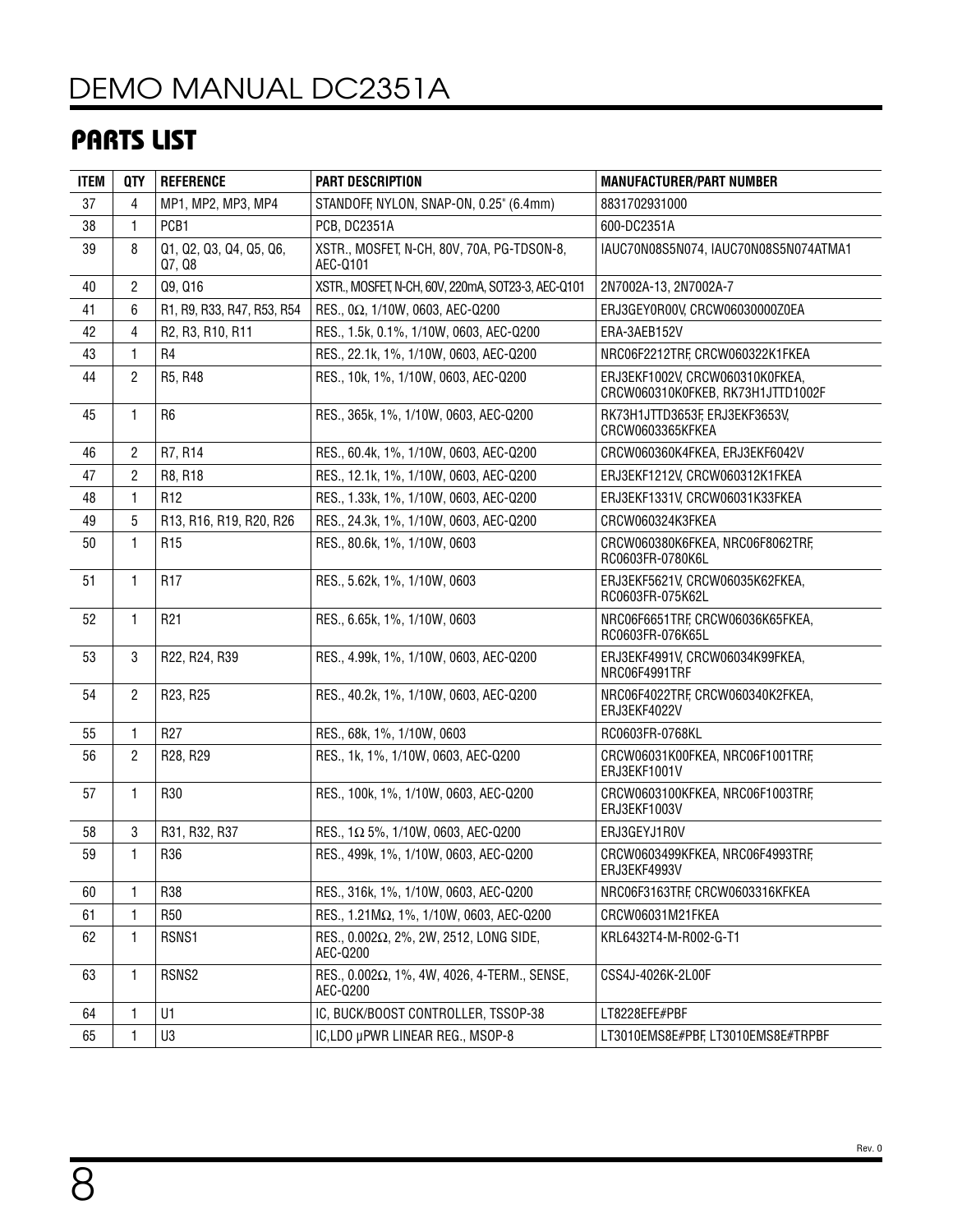## SCHEMATIC DIAGRAM



Information furnished by Analog Devices is believed to be accurate and reliable. However, no responsibility is assumed by Analog Devices for its use, nor for any infringements of patents or other rights of third parties that may result from its use. Specifications<br>subject to change without notice. No license is granted by implication or otherwise un Rev. 0